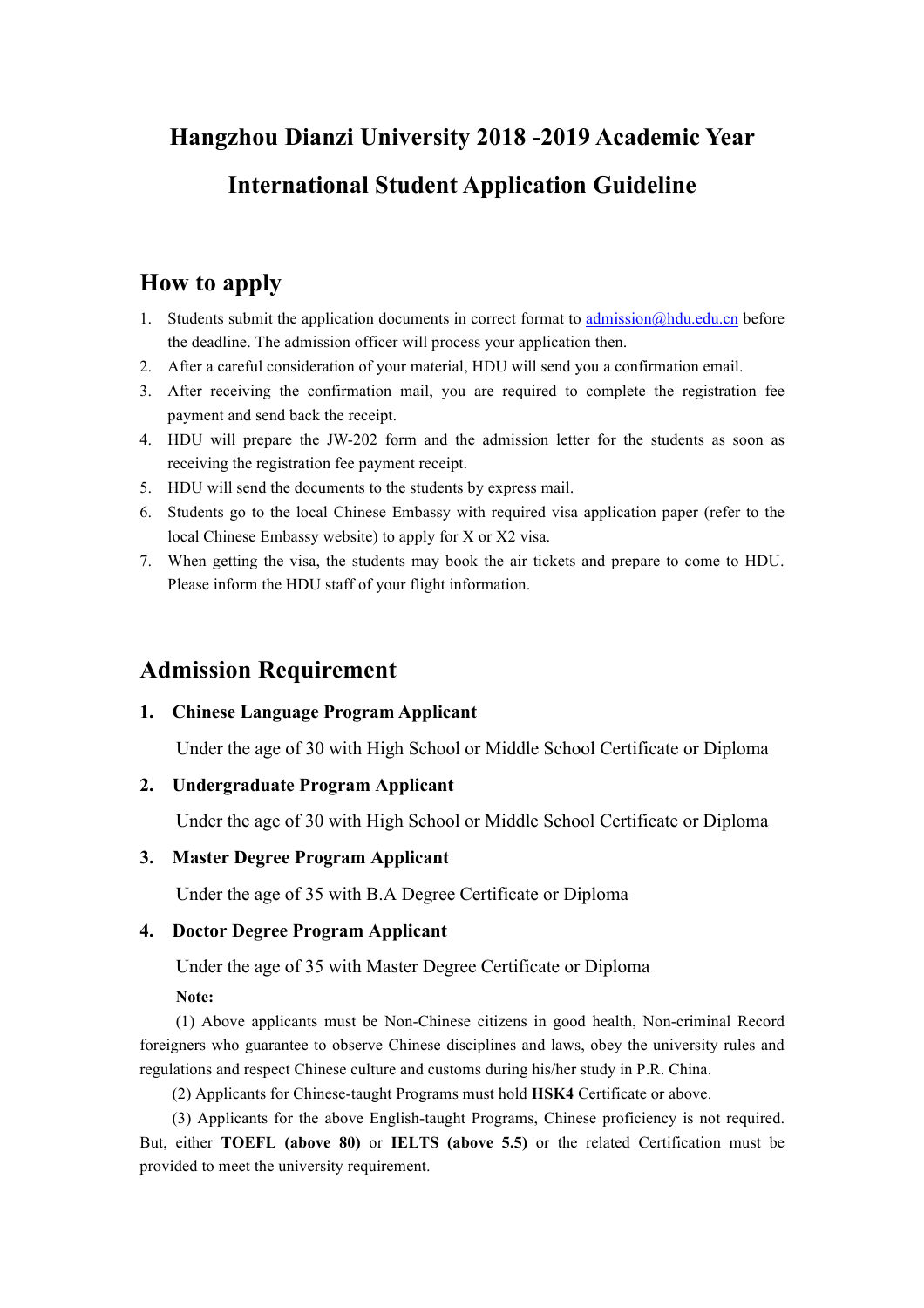### **Application Document**

Please send all documents to: **admission@hdu.edu.cn**

- 1. Application Form
- 2. Scholarship Application
- 3. Passport page & Valid Visa Page (if the applicant's been to or in China, provide the latest Entry Record)
- 4. Transcript
- 5. Highest Degree Certificate or Diploma
- 6. HSK Certificate (for Chinese-taught Applicants)
- 7. TOFEL or IELTS Certificates (for English-taught Applicants)
- 8. Non-criminal Record Certificate issued by the local security of the host country
- 9. Financial Support Statement\*
- 10. One Digital Picture
- 11. Transfer Statement\*

\*. Financial Support Statement: parent's salary bank statement for 6 months or deposit certificate.

\*.Transfer Statement: For students who **transfer** from other universities of China, please send us the following documents in addition to above documents:

a. Transfer letter from the current university (with the name and telephone number of the contact teacher who issues the transfer letter).

b. Transcript and attendance record of study in the current university.

The student shall leave his/her correct **Email Address and Telephone Number** for further contact or admission package delivery.

If there is any person recommending you (contact person) in China, please leave his/her name, mail address and telephone number in the application form.

Each document shall be no bigger than 400kb.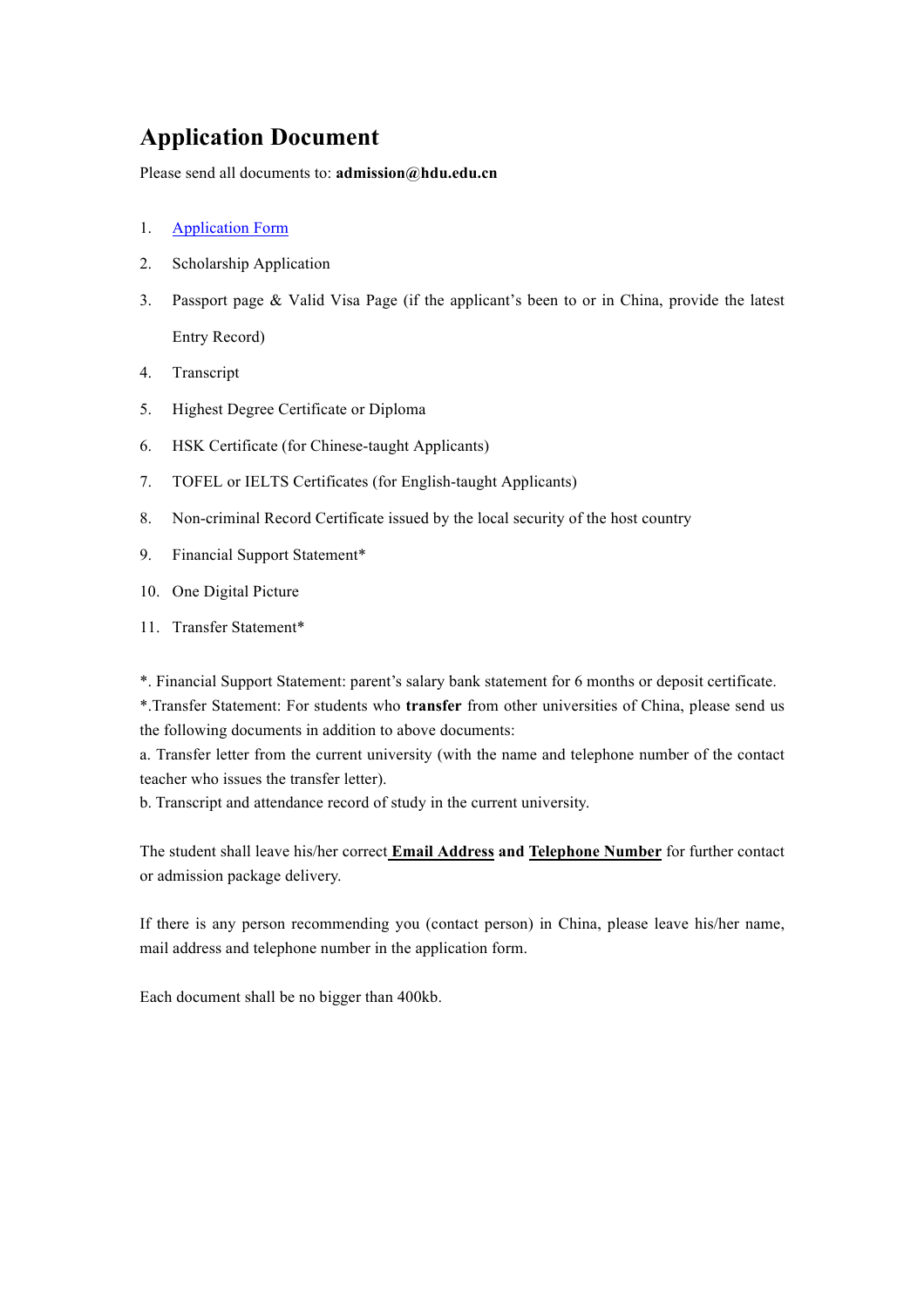# **Application Timetable**

| Time                   | <b>Deadline</b> | <b>Duration of the Semester</b> |
|------------------------|-----------------|---------------------------------|
| Autumn Semester        | June $30th$     | From September to January       |
| <b>Spring Semester</b> | December $30th$ | From February to June           |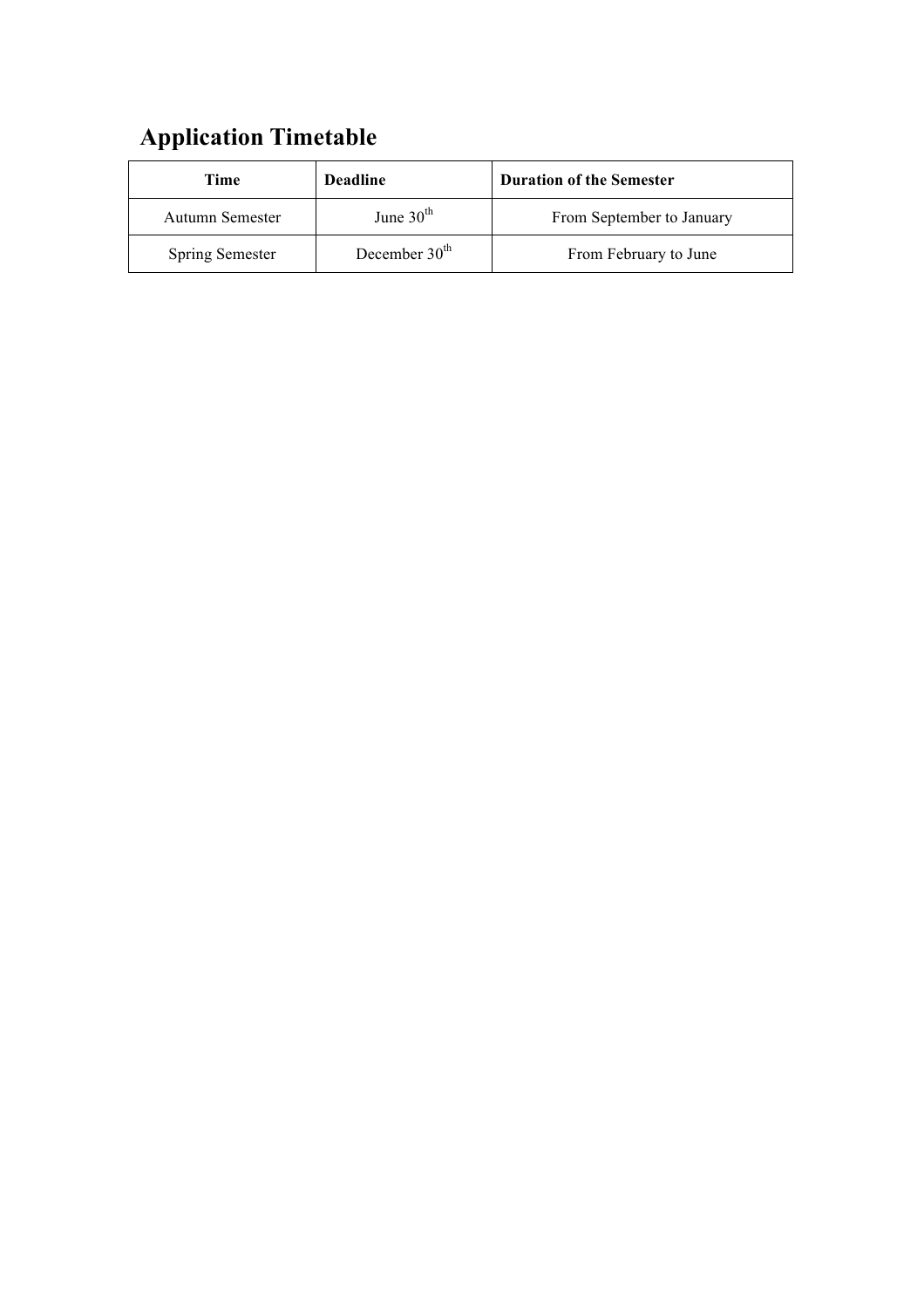# **Payment and Fees**

# **Tuition (RMB):**

| Program                           | <b>Tuition(RMB)</b>      | <b>Registration(RMB)</b> |
|-----------------------------------|--------------------------|--------------------------|
| Chinese Language Study Programs   | 12600 / academic year    |                          |
|                                   | 8000/academic year (BRP) |                          |
| Bachelor's Program in Management, | 18000 /academic year     |                          |
| Economics and Humanities          |                          |                          |
| Bachelor's Program in Science and | 20000 / academic year    | 600                      |
| Engineering                       |                          |                          |
| Master's Program in Management,   |                          |                          |
| Economics and Humanities          | 25000/academic year      |                          |
| Master's Program in Science and   |                          |                          |
| Engineering                       | 28000 /academic year     |                          |
| Doctoral Program in Engineering   | 30000 /academic year     |                          |

## **Living Expenses (RMB):**

| <b>HDU</b> International Student Dormitory | Double Room: 5400/ academic year |
|--------------------------------------------|----------------------------------|
| <b>Beddings</b>                            | Covered and Prepared by students |
| Residence Permit (RP) Application Fee      | $600/$ one time                  |
| Insurance Fee                              | $600/$ one year                  |
| Medical Examination Fee (in Hangzhou)      | 460/one time                     |

## **Bank Account of HDU:**

| From                       | 开户名称: 杭州电子科技大学                                                                                                                                                                                         |
|----------------------------|--------------------------------------------------------------------------------------------------------------------------------------------------------------------------------------------------------|
| Domestic China             | 账号: 1202026219940000123<br>开户银行: 工商银行杭州高新支行                                                                                                                                                            |
|                            | Intermediary Bank Account: /04-092-336<br>Transmission Bank: Bankers Trust Company New York<br>(Chips: 103, Swift: BKTRUS33)<br>Receiving Bank: Industrial and Commercial Bank of China,               |
| From<br><b>Other Areas</b> | Zhejiang Branch Hangzhou Gaoxin Sub-branch (Swift:<br><b>ICBKCNBJZJP</b> ; UID No: 354248)<br>Bank Add: 242# Wen'er Road, Hangzhou, Zhejiang,<br>China                                                 |
|                            | Beneficiary's Account No: 1202026209008806216<br>Beneficiary's Name: Hangzhou Dianzi University<br>(Tel: 0086 571 8691 5021, Add: Xiasha Higher Education Zone,<br>Hangzhou, Zhejiang Province, China) |